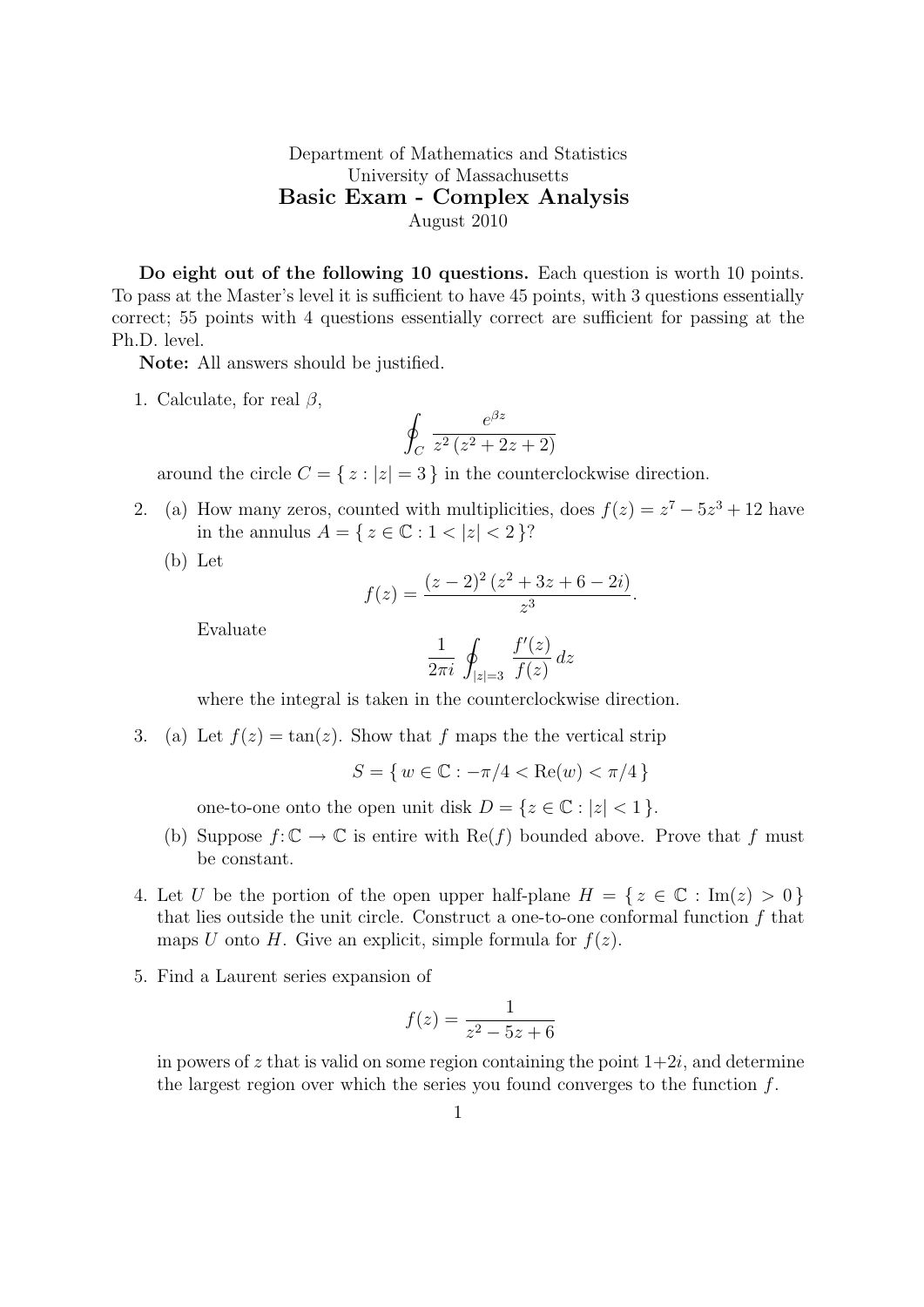6. Let B be the open unit ball, H the open upper half-plane, and I the interval  ${x \in \mathbb{R} : -1 < x < 1}$ . Suppose  $f : (B \cap H) \cup I \to \mathbb{C}$  is continuous on its domain and holomorphic on  $B \cap H$ . Suppose, further, that f is real-valued on I. Prove that f has a holomorphic extension to  $B$ .

Note: The above statement is a special case of the Reflection Principle, and you are asked to prove it without using the Reflection Principle. Do not forget to prove that  $f$  is holomorphic at points of the interval  $I$ .

Hint: Among the many proofs, a particularly elementary one uses a version of Morera's Theorem involving contour integrals along rectangles with sides parallel to the axis.

- 7. Let  $f: \mathbb{C} \to \mathbb{C}$  be a meromorphic function that has periods 1 and  $\tau$  with  $\text{Im}(\tau) > 0$ . Thus  $f(z + j + k\tau) = f(z)$  for all  $z \in C$  and all  $j, k \in \mathbb{Z}$ .
	- (a) Prove that if f has no singularities whatsoever, then f must be constant.
	- (b) Assume that f has no poles on the boundary  $C$  of the set

$$
S = \{ s + t\tau : 0 \le s < 1, 0 \le t < 1 \}.
$$

Prove that  $\mathcal{C}_{0}^{(n)}$  $f'(z)$  $f(z)$  $dz = 0$ .

- (c) Assume now that  $f$  is not constant. Prove that the total number of poles of f in  $S$ , counting multiplicities, is at least 2; in other words, prove that either f has a pole of order at least 2 or else f has at least two poles.
- 8. Let a and b be positive real numbers. Evaluate the integral

$$
\int_0^\infty \frac{\cos(bx)}{x^2 + a^2} dx
$$

using residues. Include a sketch of the contours you use and proofs of all the estimates involved.

9. (a) Prove that the series

$$
\sum_{n=-\infty}^{\infty} \frac{1}{(z-n)^2}
$$

defines a meromorphic function  $f(z)$ , periodic with period 1, over the complex plane.

(b) Prove that  $g(z) := f(z) - \frac{\pi^2}{z}$  $\sin^2(\pi z)$ is an entire function.